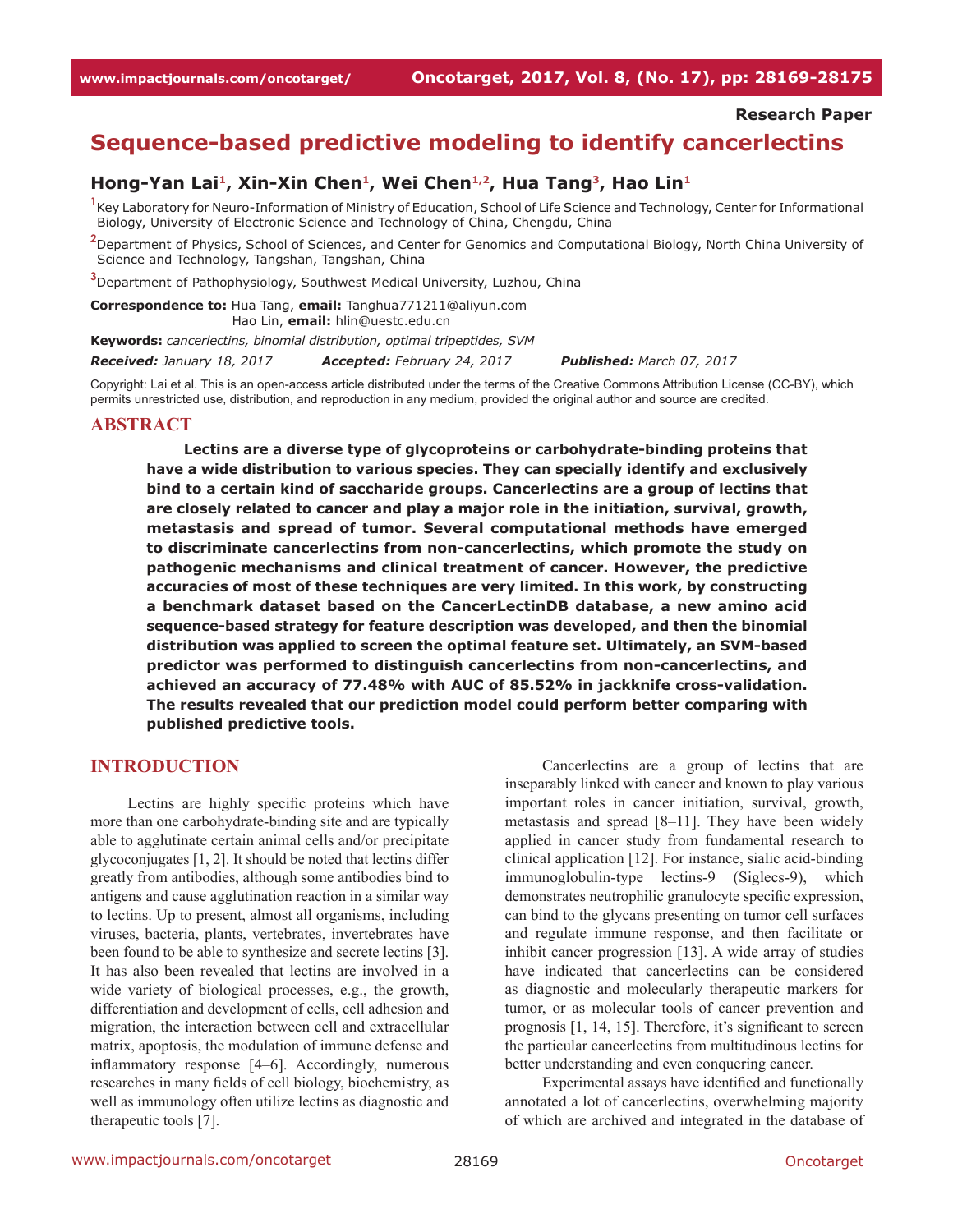CancerLectinDB [16]. These experimental detections of cancerlectins are extremely accurate and reliable. Nevertheless, they are customarily low-efficiency and high-cost. With the continuously rapid advancement of sequencing technology, more and more cancerlectin protein sequences are stored, and the computational prediction of cancerlectins emerges naturally. Thus, various models have been proposed to identify cancerlectins based on the sequence similarity, amino acid or dipeptide composition and evolutionary information of these cancerlectins [17–19]. Machine learning techniques such as Support Vector Machine (SVM) [20, 21], Artificial Neural Network (ANN), decision tree and random forest have been utilized to perform classification and regression [17–19, 22–24]. However, the predictive power of the above-mentioned methods is limited and the accuracies are not particularly high. There is still much room for improvement in prediction accuracy, hence, this work puts forward a novel feature extraction method, which has stronger capability of predicting in some degree.

# **RESULTS AND DISCUSSION**

### **Prediction performance**

As described in the section of feature description, each sample lectin sequence was translated into a vector of 8000 over-represented tripeptides. Using too many features with low confidence level to train a predictive model will be relatively time-consuming and have a strong likelihood of establishing an overfitting model. On the contrary, if the number of feature tripeptides is too small, they will not afford enough information. They can only describe part of cancerlectin properties even though every one of them may have a high confidence level and be extremely informative. Both of these two situations will result in poor prediction [25]. For example, 6594 tripeptides with > 50% confidence level produced an accuracy of 64.6% for identifying cancerlectins. Similarly, by using > 99.99% as the confidence level, we obtained the top 53 tripeptides, but the overall accuracy was only 67.08% in 7-fold cross-validation. Thus, it is crucially important to choose an appropriate number of features for the construction of a robust and efficient prediction model.

On the basis of binomial distribution, a novel feature selection technology was proposed in this work (see in section of Method). Then the SVM classifier was employed. The 7-fold cross-validated results (Figure 1) showed that the maximum overall accuracy of 78.96% was achieved when the top 1465 tripeptides was used. However, the total number of sample proteins is 404, which is much less than the number of feature dimension. For the purpose of establishing a credible and robust model, we should take into the number of features and the accuracy simultaneously. Ultimately, we chose the top 360 tripeptides which could produce an overall accuracy of 77.23% which was just slightly lower than the maximum accuracy (78.96%) produced by the top 1465 features. Therefore, the 360 tripeptide compositions served as the optimal feature subset to construct the final classifier in this study.

The jackknife cross-validation was conducted for performance assessment owing to the imbalance between positive dataset and negative dataset. And the final values of the two SVM parameters are  $c = 2^{11}$  and  $g = 2^{-13}$ . The statistical analysis indicated that our predictor have a relatively excellent prediction performance with an overall accuracy of 77.48%. And the sensitivity and specificity of the proposed model are 75.28% and 80.53%, respectively. We also draw the ROC curve in Figure 2. It shows that the AUC reaches to 0.855, suggesting an excellent prediction capability of our model.

## **Comparison with existing methods**

To estimate whether a novel prediction model is good enough, it is necessary to compare it with other published methods. In the past, some computational models have been developed using diverse methods based on the same sample dataset. The comparison results were recorded in Table 1. Kumar et al. firstly developed prediction models using amino acid compositions, dipeptide compositions, split compositions, evolutionary and domain information. The analytic results showed that the SVM model based on the integration of PROSITE domain information and position specific scoring matrix(PSSM) achieved the maximum accuracy of 69.09% [17]. Lin et al. developed a model to predict cancerlectins by g-gap dipeptides and obtained a higher accuracy of 75.19% [18]. Our lectin sequence-based predictive modeling can identify cancerlectins with the highest accuracy, sensitivity and specificity of 77.48%, 75.28%, 80.53%, respectively. These comparison results indicate that our new predictor is more powerful in discriminating cancerlectins from non-cancerlectins.

# **MATERIALS AND METHODS**

A positive dataset containing 385 experimentally validated and non-duplicated cancerlectin sequences was collected from the work of Lin [18], and the raw data of which was downloaded from the CancerLectinDB [16]. This database has retrieved cancer-related lectins and their corresponding sequence, structure, function information from literatures [16]. The application of the keyword "lectin" in searching the UniProt database (http:// www.uniprot.org/) created the negative samples, which consisted of 820 proteins after eliminating sequences labeled with "similar", "fragment", "putative", "probable". In order to get rid of the influence of the data redundancy on prediction results, the CD-HIT program [26] was applied to filter the highly similar samples by setting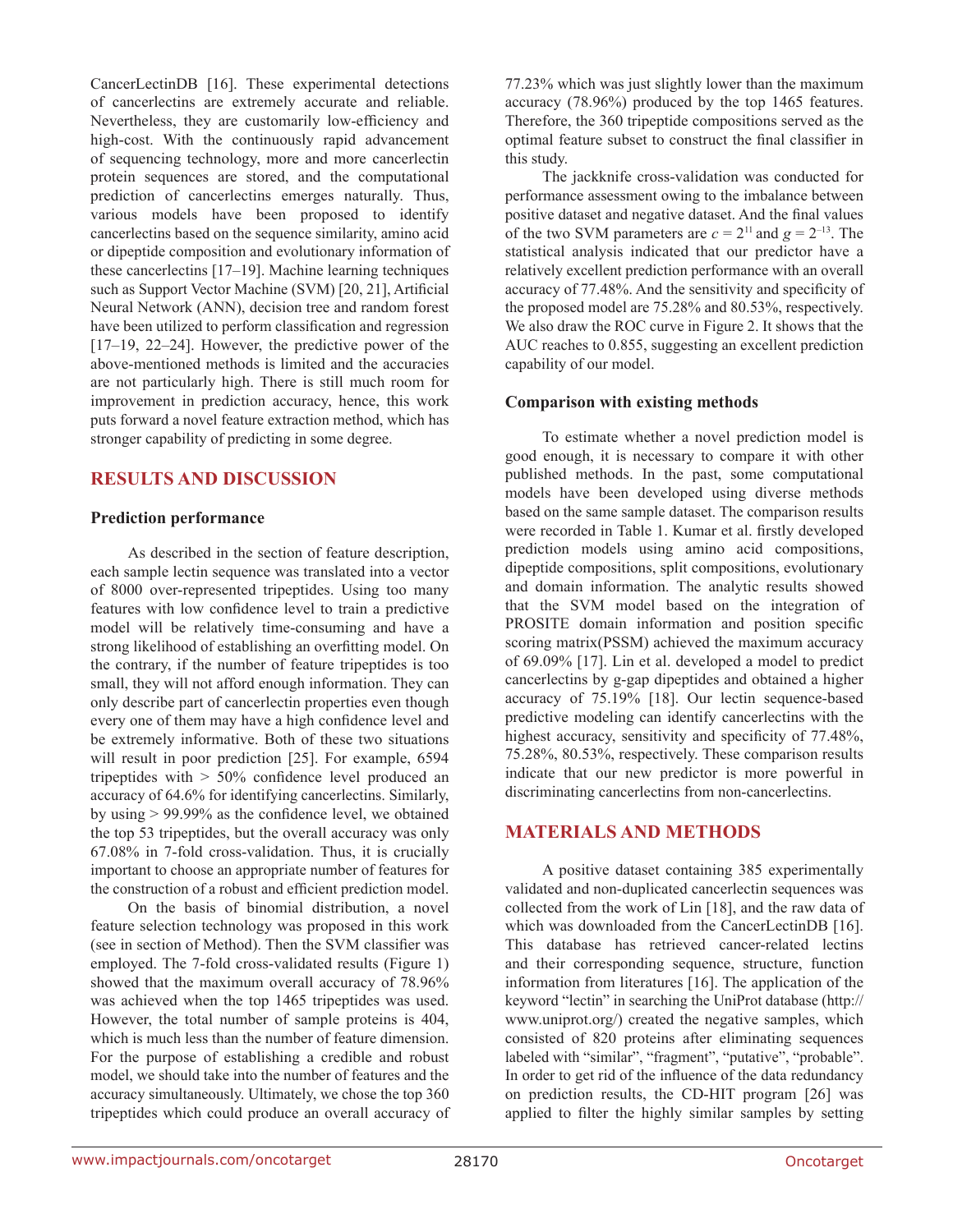50% as cut-off. Consequently, we gained a total of 178 cancerlectin and 226 non-cancerlectin sequences.

#### **Feature description**

A comprehensive review of protein attribute prediction [27] stated that besides a reliable and objective benchmark protein sequence dataset, the perfect formulation of protein sample is necessary for the development of a high-throughput automated predictive tool. The simplest and also most popular approach to formulate protein sequences is amino acid composition (AAC) [28, 29] which uses the normalized frequency of each amino acid in one protein sample. The conjoint triad feature [19, 28] encodes each protein sequence by using a triad frequency distribution. In present research, in order to get the sequence-order information, the adjacent tripeptide composition was used instead of the classical AAC to represent a protein sample. A variety of proteins in an organism are made up of 20 standard amino acids, hence there are total  $20 \times 20 \times 20 = 8000$  possible tripeptides. Thus, we transformed a cancerlectin or non-cancerlectin



**Figure 1: The 7-fold cross-validated accuracies of different predictive models constructed with different number of features.**



**Figure 2: The ROC curve for cancerlectin prediction using the optimal 360 tripeptides.**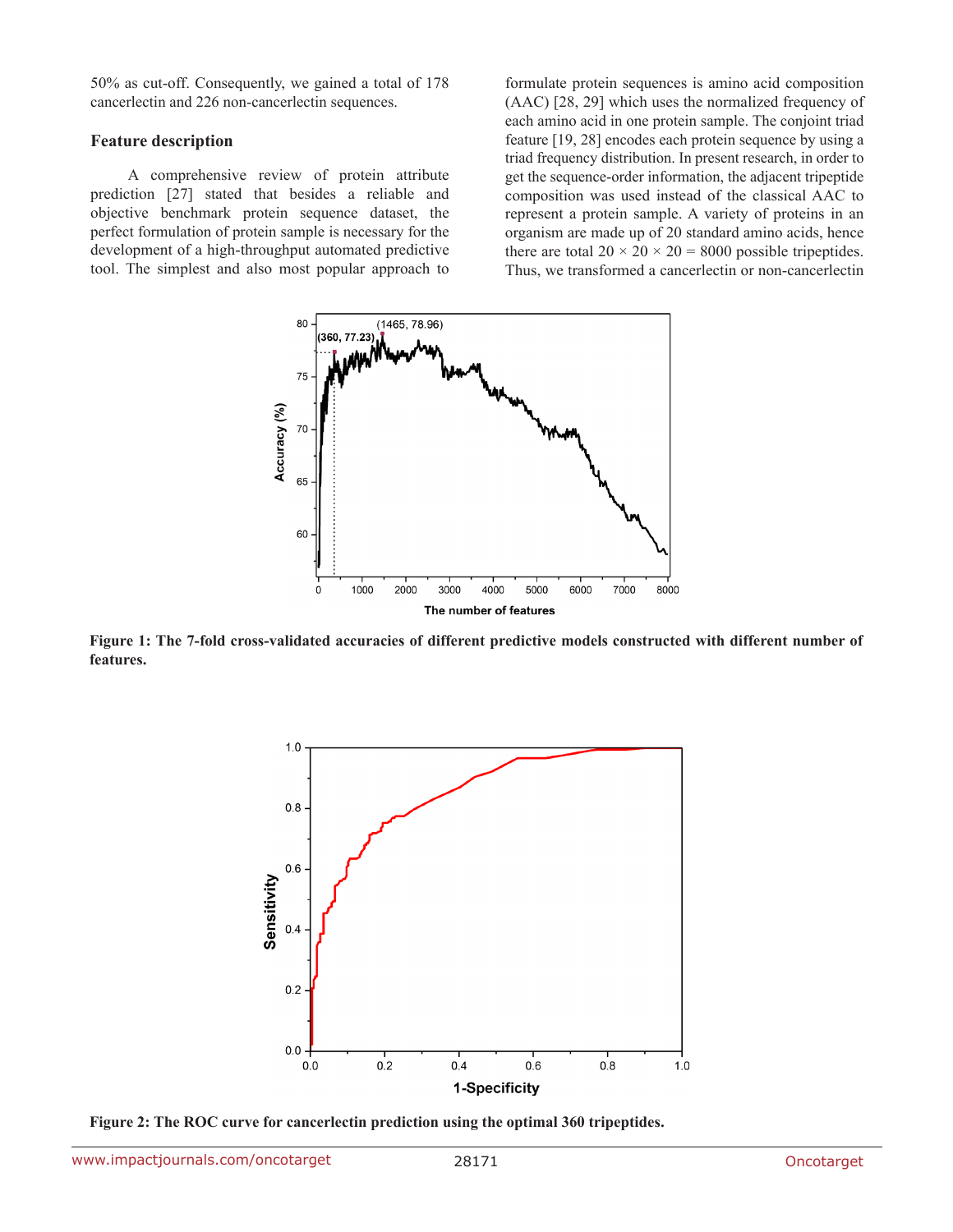**Table 1: Performances of various existing predictive models**

| <b>Methods</b>    | $S_{n}(\% )$ | (%)<br>ມ | $Acc$ $\left(\frac{9}{6}\right)$ |
|-------------------|--------------|----------|----------------------------------|
| Our predictor     | 75.28        | 80.53    | 77.48                            |
| Lin et al. $[18]$ | 69.10        | 80.10    | 75.19                            |
| Kumar et al. [17] | 68.00        | 69.90    | 69.09                            |

protein sample *P* with *L* amino acids into an input vector of 8000 dimensions,  $F_{8000}$ , defined as follows.

$$
F_{8000} = [f_1, f_2, \dots, f_i, \dots, f_{8000}]^T
$$
 (1)

In Eq. (1), the symbol *T* represents the transposition of a vector and  $f_i$  is the frequency of the *i*-th tripeptide appearing in a cancerlectin or non-cancerlectin sequence. These frequencies can be calculated using the formula (2),

$$
f_i = \frac{n_i}{\sum_{i=1}^{8000} n_i} = \frac{n_i}{L - 2}
$$
 (2)

where  $n_i$  means the number of occurrences of the  $i$ -th tripeptide in a protein composed of *L* amino acid residues.

#### **The optimal feature subset selection**

The feature set contains 8000 features, which may lead to the curse of dimensionality. This large feature set undoubtedly contains some redundant or irrelevant features and those should be excluded for improving efficiency and robustness of model. It is worth picking out those relevant features which are the most useful for prediction model construction. The optimal feature subset will shorten the training and utilization times, reduce the measurement and storage requirements, avert overfitting and improve prediction performance [30]. Up to date, many effective feature selection techniques such as the analysis of variance [31], max-relevance-max-distance [32], minimum redundancy maximum relevance [33], principal component analysis [34] and recursive feature elimination algorithm [35, 36] have been proposed to reduce effects from noise or irrelevant features and provided good prediction results.

In current study, we introduced a new feature selection technique based on binomial distribution to screen the informative tripeptides [37, 38]. In order to judge whether it is an essentially random event that one certain tripeptide occurs in one kind of protein, first, we calculated the prior probability  $q_j$  which is formulated with the form of Eq.  $(3)$ .

$$
q_j = \frac{m_j}{M} \tag{3}
$$

where  $m_j$  represents the number of tripeptides in the *j*-th category of sample, where  $j = 1, 2$  and *M* is the total occurrence number of all tripeptides contained in the both positive and negative data sets.

Second, we calculated the probability  $P(n_i)$  of the *i*-th tripeptide occurring in the *j*-th category of sample  $n_{ij}$ or more times by using Eq. (4)

$$
p(n_{ij}) = \sum_{m=n_{ij}}^{N_i} \frac{N_i!}{m!(N_i-m)} q_j^{m} (1-q_j)^{N_i-m}
$$
 (4)

where the sum in Eq. (4) is taken from  $n_{ij}$  to  $N_i$ . The total occurrence numbers of a given *i*-th tripeptide in the *j*-th class of protein and in the benchmark dataset are denoted by  $n_{ij}$  and  $N_i$ , respectively. If the *i*-th tripeptide occurring in the *j*-th category of protein is not random and biologically significant, the  $P(n_i)$  will be very small. Thus, we may define the confidence level of this statement as  $CL_{ii}$ :

$$
CL_{ij} = 1 - P\left(n_{ij}\right) \tag{5}
$$

Accordingly, each of the 8000 tripeptides has two *CL* values because of the two kinds of proteins considered in this work. Then, we assigned the lager one to be the *CL* of the *i*-th tripeptide, like this:

$$
CLi = max(CLi1, CLi2)
$$
\n(6)

Then the feature subsets were listed in descending order according to their *CLs*.

Finally, we applied the incremental feature selection strategy to determine the optimal number of feature subset, the process of which is described as follows: the first feature subset was composed of the tripeptides with the biggest *CL* value, followed by the producing of a new feature subset by adding the tripeptides with the second biggest *CL* value into the first feature subset. Repeating the aforementioned second step from higher *CL* values to lower *CL* values until all the candidate tripeptides were added. Consequently, for every newly generated feature subset, a predictive model was trained on the basis of SVM and was assessed by 7-fold cross-validation. The optimal feature subset can be picked out according to its maximum prediction accuracy.

#### **Support vector machine**

The support vector machine (SVM) was invented by Vapnik et al. based on the study of statistical learning theory [39]. In the field of machine learning, SVM is a supervised learning model and is usually used for pattern recognition, classification and regression analysis. The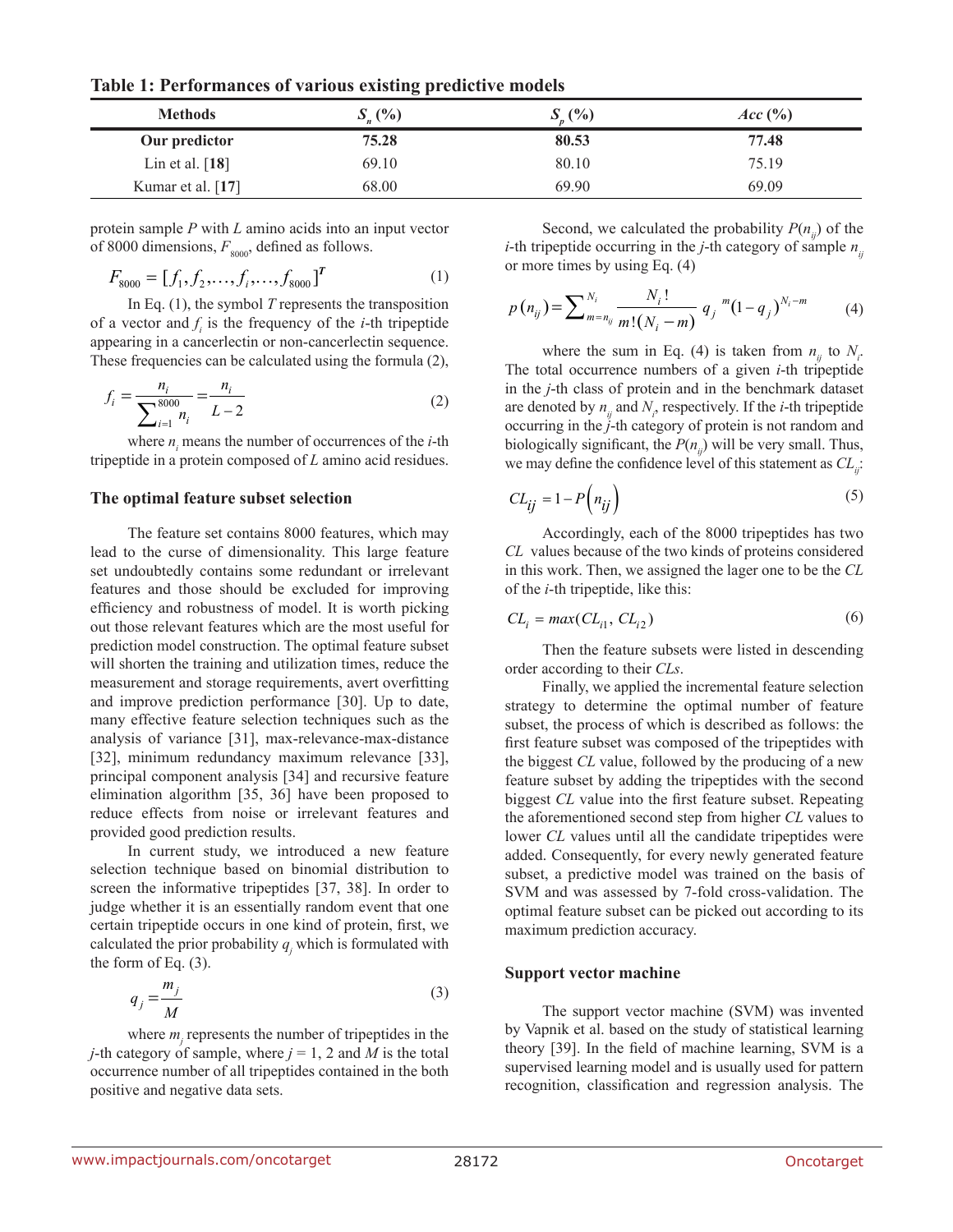basic idea of SVM is: 1) to transform the non-linearly separable sample data, namely the input sample space, into a new feature space which is a high-dimension and linearly separable Hilbert space via a non-linear mapping; 2) to construct an optimal hyperplane which maximizes the degree of separation between the two classes. One of the potential advantages of SVM is that it is still effective in cases that the number of features is greater than that of samples. Additionally, SVM is versatile that different Kernel functions can be specified for the decision function. Thus, the classifier has been widely applied to solve bioinformatics problems, e.g., identification of bacterial secreted proteins, recognition of phosphothreonine sites in human proteins, prediction of microRNA targets, classification of disease drugs, identification of tumor subtypes, and so forth [40–43]. In this study, we utilized the LibSVM 3.21 software which can be freely downloaded from https://www.csie.ntu.edu.tw/~cjlin/libsvm/ to implement SVM to discriminate cancerlectins from noncancerlectins. The two pivotal parameters for SVM, the regularization parameter *c* and the kernel width parameter *g*, were optimized using grid search based on cross-validation test. The search spaces of these were  $[2^{15}, 2^{-5}]$  and  $[2^{-5}, 2^{-15}]$ with steps being 2 and  $2^{-1}$ , respectively.

#### **Performance assessment**

In statistical prediction, various cross-validation methods are generally utilized for evaluating the performance of a predictor, such as independent dataset test, subsampling test and jackknife cross-validation test [27]. Jackknife cross-validation can always yields a unique outcome for a given benchmark dataset [44, 45]. Generally, jackknife test has two evident advantages: 1) the estimated generalization error is more reliable, because in each iterative process of jackknife test, almost all of the samples are used to train the model; 2) in the testing procedure, no random factors will affect the testing data and ensure that testing procedure can reproduce. Thus, the jackknife cross-validation was used to examine the performance of final model.

The performance of classification between cancerlectins and non-cancerlectins was evaluated by three indexes, including accuracy (*Acc*), sensitivity  $(S_n)$  and specificity  $(S_p)$ . *Acc* is the overall accuracy of the discrimination between cancerlectins and noncancerlectins.  $S_n$  and  $S_p$  reflect the sensitivity and specificity of the SVM prediction model, which mean the ability to correctly identify cancerlectins and correctly recognize non-cancerlectins, respectively. The general formulations of these measures are as following:

$$
Acc = \frac{TP + TN}{TP + TN + FP + FN}
$$
 (7)

$$
S_n = \frac{TP}{TP + FN} \tag{8}
$$

$$
S_p = \frac{TN}{TN + FP} \tag{9}
$$

In the above formulas, *TP* (Ture positive) and *TN* (Ture negative) denote the numbers of correctly predicted cancerlectins and non-cancerlectins, respectively. And, *FP* (False positive) and *FN* (False negative) are the number of known non-cancerlectins but predicted as cancerlectins and the number of known cancerlectins but predicted as non-cancerlectins, respectively. We further plotted a receiver operating characteristic (ROC) curve by using sensitivity as the X-axis and 1-specificity as Y-axis. The value of the area under ROC curve (AUC) is useful for assessing the performance of model across the entire range of decision values.

## **CONCLUSIONS**

More and more researchers have focused on the roles of cancerlectins or the microarray profiling of them in the prevention, detection, therapy and diagnosis of various human cancers such as breast cancer, pancreatic cancer, hepatocellular carcinoma [46–48]. Therefore, it is significant to recognize cancerlectins. On the basis of the consideration that there is still much room for improvement in prediction accuracy, we designed a predicted model based on optimal tripeptide composition statistically obtained by binomial distribution to improve prediction accuracy. Although the new method got better results for distinguishing cancerlectins from noncancerlectins when comparing with the existing predictors, the accuracy is still far from satisfactory.

In the future, we shall seek and gather more cancerlectin data and update the benchmark sample set. Furthermore, some powerful and flexible DNA\RNA or protein sequence analysis tools based on the concept of pseudo nucleotide or amino acid composition [49–52] may inspire us to develop another ensemble learning approach. It shall also consider the physicochemical properties, secondary structures and other characteristics of lectins which may contribute to improving the accuracy of distinguishing between cancerlectins and non-cancerlectins. In order to improve the efficiency of applying a new prediction/classification method, a userfriendly and publicly accessible web-server is often established [53–57]. Therefore, we will also make efforts to provide a flexible web-server for that method which may bring some convenience for the vast majority of experiment scientists and medical researchers.

### **ACKNOWLEDGMENTS AND FUNDING**

This work was supported by the Applied Basic Research Program of Sichuan Province (nos. 2015JY0100 and 14JC0121), the Scientific Research Foundation of the Education Department of Sichuan Province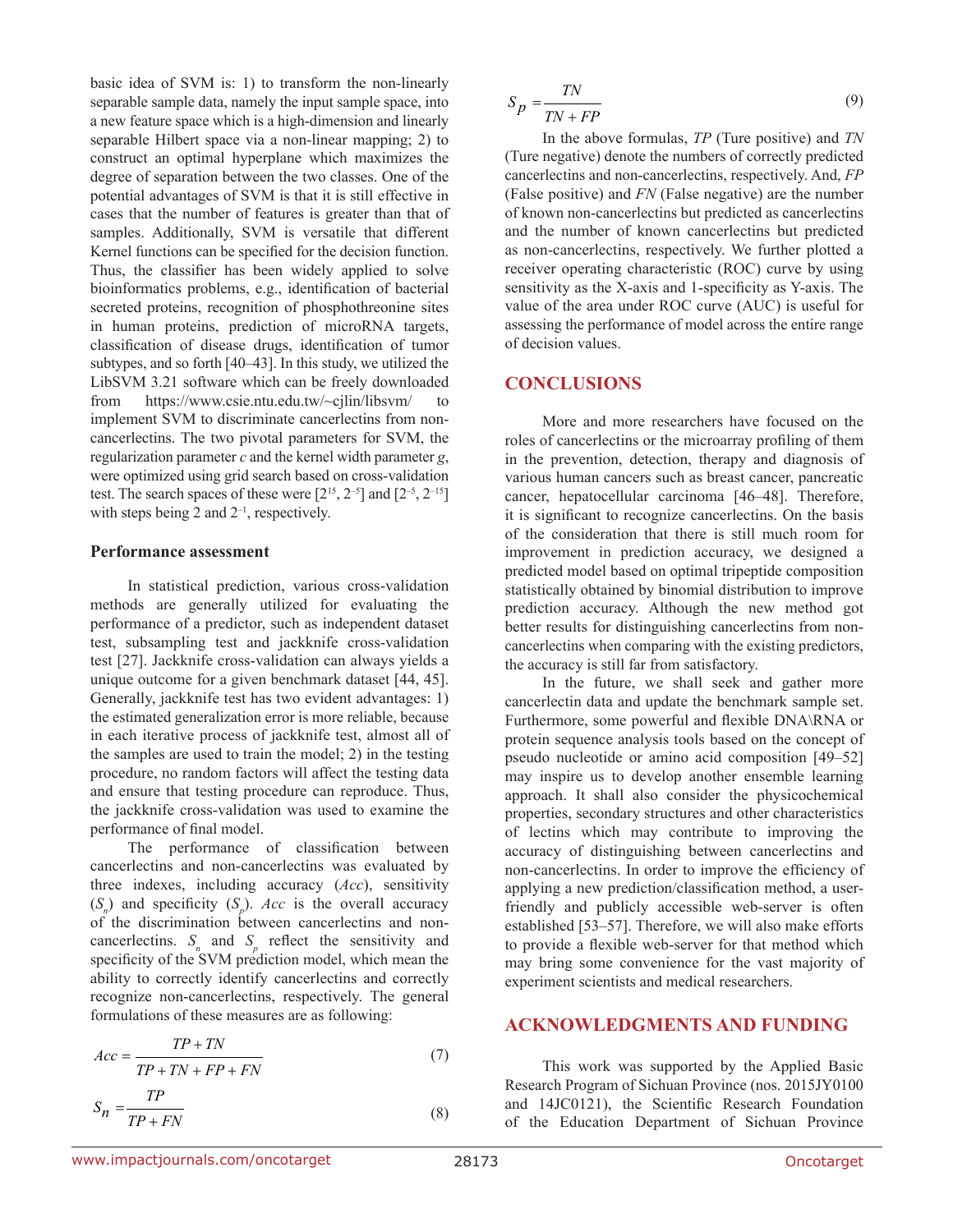(11ZB122), the Fundamental Research Funds for the Central Universities of China (nos. ZYGX2015J144 and ZYGX2015Z006), Program for the Top Young Innovative Talents of Higher Learning Institutions of Hebei Province (No. BJ2014028), the Outstanding Youth Foundation of North China University of Science and Technology (No. JP201502), China Postdoctoral Science Foundation (No.2015M582533).

# **CONFLICTS OF INTEREST**

The authors declare that there are no competing interests regarding the publication of this paper.

### **REFERENCES**

- 1. Mody R, Joshi S, Chaney W. Use of lectins as diagnostic and therapeutic tools for cancer. J Pharmacol Toxicol Methods. 1995; 33:1–10.
- 2. Lis H, Sharon N. Lectins: Carbohydrate-Specific Proteins That Mediate Cellular Recognition. Chem Rev. 1998; 98:637–674.
- 3. De Mejia EG, Prisecaru VI. Lectins as bioactive plant proteins: a potential in cancer treatment. Crit Rev Food Sci Nutr. 2005; 45:425–445.
- 4. Ghazarian H, Idoni B, Oppenheimer SB. A glycobiology review: carbohydrates, lectins and implications in cancer therapeutics. Acta Histochem. 2011; 113:236–247.
- 5. Brandley BK. Cell surface carbohydrates in cell adhesion. Semin Cell Biol. 1991; 2:281–287.
- 6. Poirier F, Kimber S. Cell surface carbohydrates and lectins in early development. Mol Hum Reprod. 1997; 3:907–918.
- 7. Sharon N, Lis H. How proteins bind carbohydrates: lessons from legume lectins. J Agr Food Chem. 2002; 50:6586–6591.
- 8. Sherwani AF, Mohmood S, Khan F, Khan RH, Azfer MA. Characterization of lectins and their specificity in carcinomas-An appraisal. Indian J Clin Chem. 2003; 18:169–180.
- 9. Liu FT, Rabinovich GA. Galectins as modulators of tumour progression. Nat Rev Cancer. 2005; 5:29–41.
- 10. Gorelik E, Galili U, Raz A. On the role of cell surface carbohydrates and their binding proteins (lectins) in tumor metastasis. Cancer Metast Rev. 2001; 20:245–277.
- 11. Lotan R, Raz A. Lectins in cancer cells. Ann N Y Acad Sci. 1988; 551:385–396; 396–388.
- 12. Jordinson M, Calam J, Pignatelli M. Lectins: from basic science to clinical application in cancer prevention. Expert Opin Inv Drug. 1998; 7:1389–1403.
- 13. Laubli H, Pearce OM, Schwarz F, Siddiqui SS, Deng L, Stanczak MA, Deng L, Verhagen A, Secrest P, Lusk C, Schwartz AG, Varki NM, Bui JD, et al. Engagement of myelomonocytic Siglecs by tumor-associated ligands modulates the innate immune response to cancer. P Natl Acad Sci USA. 2014; 111:14211–14216.
- 14. Yau T, Dan X, Ng CC, Ng TB. Lectins with potential for anti-cancer therapy. Molecules. 2015; 20:3791–3810.
- 15. Dabelsteen E. Cell surface carbohydrates as prognostic markers in human carcinomas. J Pathol. 1996; 179:358–369.
- 16. Damodaran D, Jeyakani J, Chauhan A, Kumar N, Chandra NR, Surolia A. CancerLectinDB: a database of lectins relevant to cancer. Glycoconjugate J. 2008; 25:191–198.
- 17. Kumar R, Panwar B, Chauhan JS, Raghava GP. Analysis and prediction of cancerlectins using evolutionary and domain information. BMC Res Notes. 2011; 4:237.
- 18. Lin H, Liu WX, He J, Liu XH, Ding H, Chen W. Predicting cancerlectins by the optimal g-gap dipeptides. Sci Rep. 2015; 5:16964.
- 19. Zhang J, Ju Y, Lu H, Xuan P, Zou Q. Accurate Identification of Cancerlectins through Hybrid Machine Learning Technology. Int J Genomics. 2016; 2016:7604641.
- 20. Feng PM, Chen W, Lin H, Chou KC. iHSP-PseRAAAC: Identifying the heat shock protein families using pseudo reduced amino acid alphabet composition. Anal Biochem. 2013; 442:118–125.
- 21. Zuo Y, Lv Y, Wei Z, Yang L, Li G, Fan G. iDPF-PseRAAAC: A Web-Server for Identifying the Defensin Peptide Family and Subfamily Using Pseudo Reduced Amino Acid Alphabet Composition. PloS one. 2015; 10:e0145541.
- 22. Cao R, Adhikari B, Bhattacharya D, Sun M, Hou J, Cheng J. QAcon: single model quality assessment using protein structural and contact information with machine learning techniques. Bioinformatics. 2016:btw694.
- 23. Cao R, Bhattacharya D, Hou J, Cheng J. DeepQA: improving the estimation of single protein model quality with deep belief networks. BMC Bioinformatics. 2016; 17:495.
- 24. Cao R, Wang Z, Wang Y, Cheng J. SMOQ: a tool for predicting the absolute residue-specific quality of a single protein model with support vector machines. J Proteomics. 2014; 15:120.
- 25. Ding C, Yuan LF, Guo SH, Lin H, Chen W. Identification of mycobacterial membrane proteins and their types using over-represented tripeptide compositions. J Proteomics. 2012; 77:321–328.
- 26. Fu L, Niu B, Zhu Z, Wu S, Li W. CD-HIT: accelerated for clustering the next-generation sequencing data. Bioinformatics. 2012; 28:3150–3152.
- 27. Chou KC. Some remarks on protein attribute prediction and pseudo amino acid composition. J Theor Biol. 2011; 273:236–247.
- 28. Wang H, Hu X. Accurate prediction of nuclear receptors with conjoint triad feature. BMC bioinformatics. 2015; 16:402.
- 29. Lin H, Chen W. Prediction of thermophilic proteins using feature selection technique. J Microbiol Meth. 2011; 84:67–70.
- 30. Chandrashekar G, Sahin F. A survey on feature selection methods. Comput Electr Eng. 2014; 40:16–28.
- 31. Ding H, Feng PM, Chen W, Lin H. Identification of bacteriophage virion proteins by the ANOVA feature selection and analysis. Mol Biosyst. 2014; 10:2229–2235.